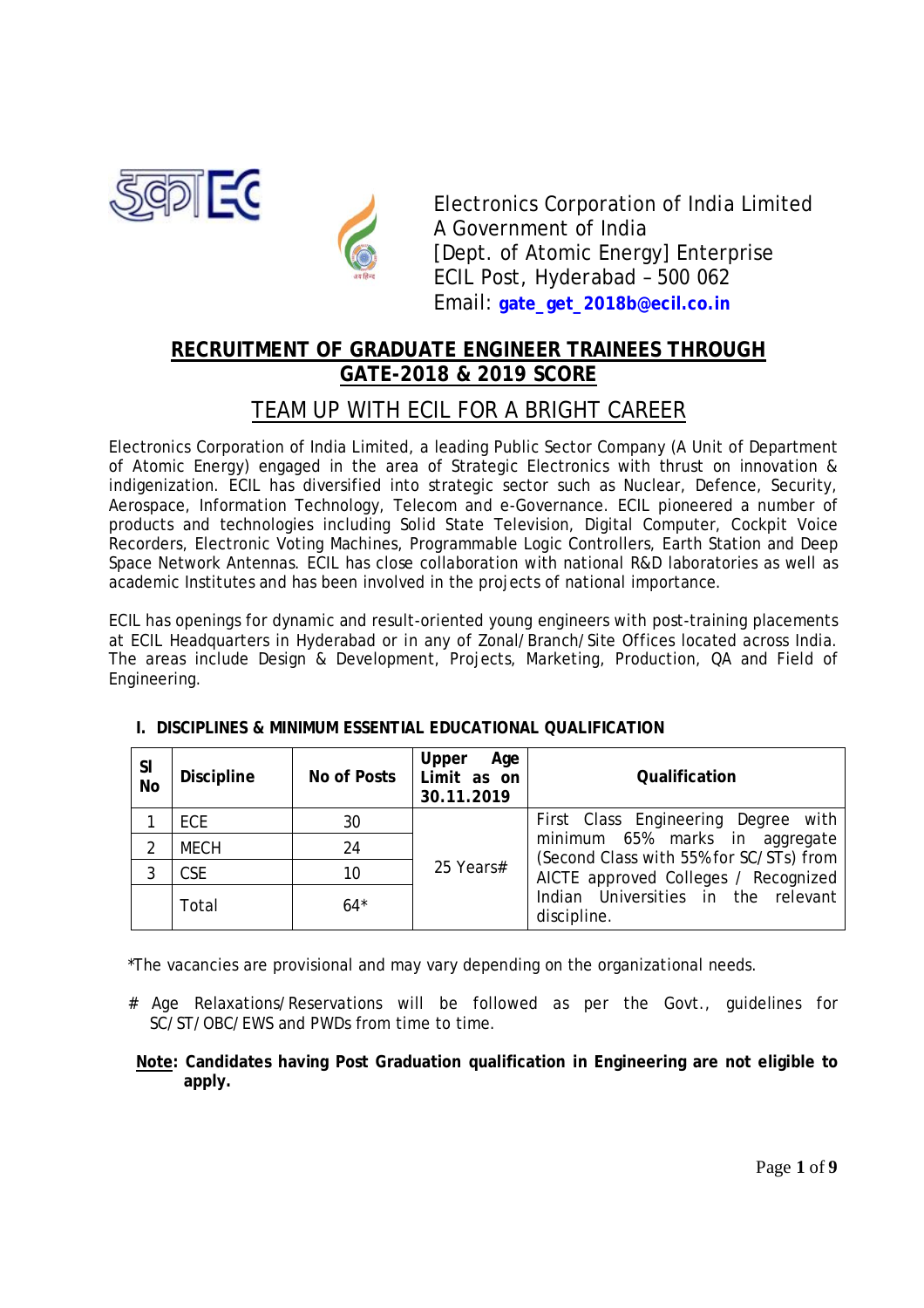The candidates have to submit a single online application for the following Branch of posts:

| BE / B. Tech Engineering Degree identified disciplines |                                                  |                                                       |  |  |
|--------------------------------------------------------|--------------------------------------------------|-------------------------------------------------------|--|--|
| <b>BRANCH</b>                                          | Base Qualification: B.Tech/B.E/ B.Sc Engineering | <b>GATE-2018 or</b><br><b>GATE-2019</b><br>paper code |  |  |
|                                                        | Electronics & Communication Engineering          | <b>EC</b>                                             |  |  |
| <b>ECE</b>                                             | Electronics & Telecommunication Engineering      |                                                       |  |  |
|                                                        | <b>Electronics Engineering</b>                   |                                                       |  |  |
|                                                        | <b>Electronics Technology</b>                    |                                                       |  |  |
|                                                        |                                                  |                                                       |  |  |
| <b>Mechanical</b>                                      | Mechanical Engineering                           | <b>ME</b>                                             |  |  |
|                                                        | Mechanical [Production] Engineering              |                                                       |  |  |
|                                                        |                                                  |                                                       |  |  |
|                                                        | <b>Computer Science Engineering</b>              |                                                       |  |  |
| <b>CSE</b>                                             | <b>Computer Engineering</b>                      | <b>CS</b>                                             |  |  |
|                                                        | <b>Computer Technology</b>                       |                                                       |  |  |

- a) Candidates having any other dual /combination discipline degree, for example Production Engg, Automobile Engg, CSE-IT, Mechatronics, and Construction Engg. etc., other than those specifically mentioned above are not eligible to apply. These exclusions are only indicative and not exhaustive. No equivalent qualifications shall be accepted.
- b) Candidates should have passed qualifying degree examination, as per Para-I OR they should be in the Final Year of Graduation in the above mentioned disciplines.
- c) Final Year/Semester students (expecting final and consolidated Mark sheet) are eligible to apply provided they have obtained the requisite percentage as mentioned at Para-I, in aggregate of all semesters/years upto pre-final examination. However, if they are shortlisted for interview, they have to mandatorily produce the Degree -Certificate or consolidated mark sheet specifying their final percentage of marks during Document Verification process. In case the final percentage is not meeting the requisite criteria as per Para-I, the candidature will be cancelled and No TA Claim will be entertained for such candidates.
- d) All qualifications must be from UGC recognized Indian University / UGC recognized Indian Deemed University or AICTE approved Autonomous Indian Institutions.
- e) Minimum aggregate percentage of marks in the essential qualification as indicated above shall be aggregate of all semesters to be calculated taking average of all semesters/years, irrespective of the weightages to any particular semester/year by the Institute/University. **Aggregate percentage of marks SHALL NOT BE rounded off (for example 64.99 % not to be rounded off as 65%).**
- f) In case of CGPA/OGPA/Grade is awarded by university, the equivalent percentage shall be derived based on the formula provided by the University for converting the grade to percentage by the candidate. If no formula is prescribed by the University, the equivalence in percentage of marks will be established by multiplying the CGPA/OGPA/Grade by a factor of 10 subject to the condition that the candidate has to submit documentary proof during Document Verification process that the University does not have any formula for conversion of CGPA/OGPA/Grade to percentage. Relaxation in percentage of marks in the qualifying examination for SC/ST category is applicable only to the posts reserved for SC/ST as the case may be.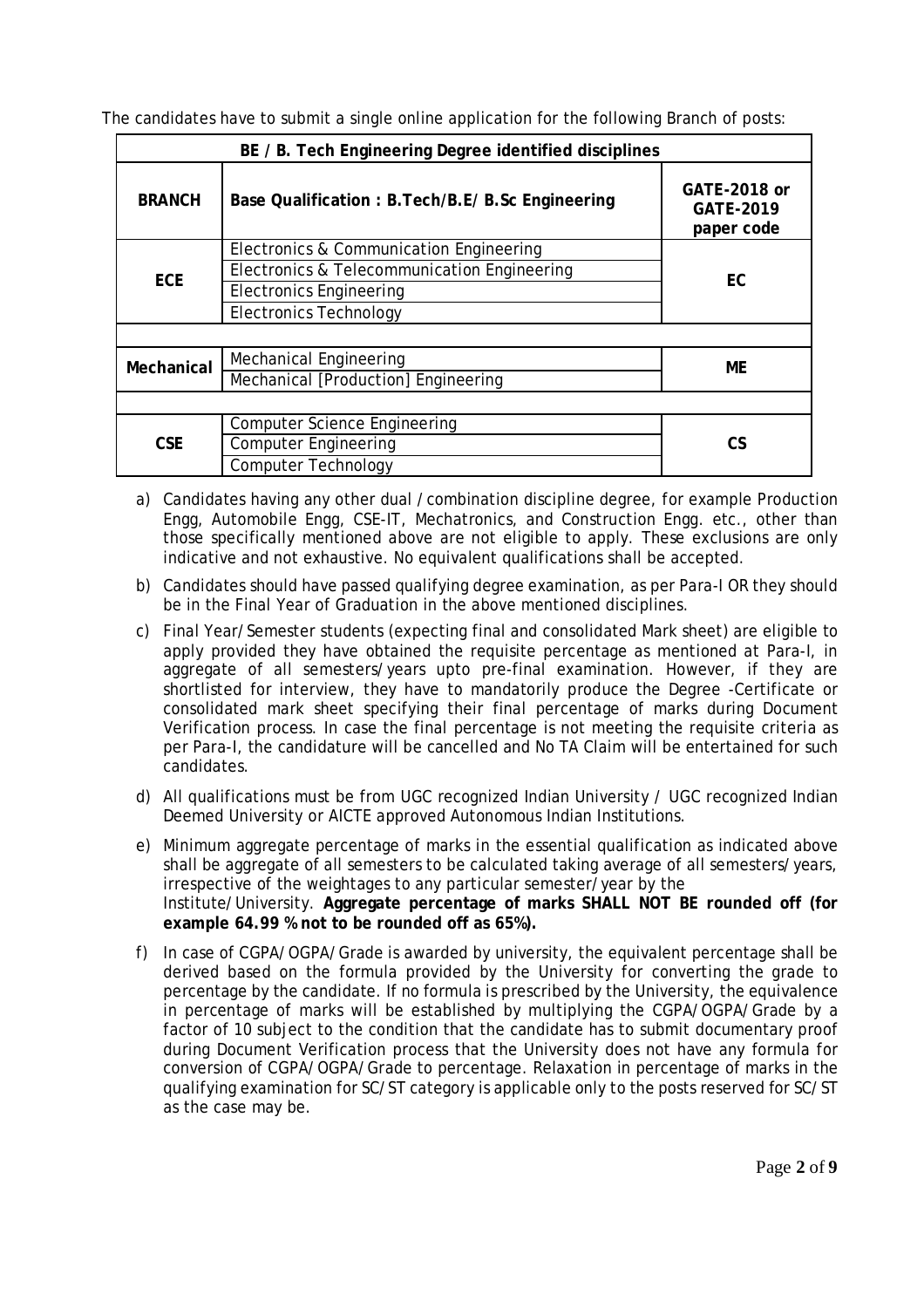# **II. STIPEND:**

The selected candidates will undergo training for a period of one year on a consolidated stipend of Rs.48,160/- per month during Training Period. They are also entitled for Provident Fund and leave etc., as per rules of the Company. On successful completion of training, they will be appointed as Engineer for a period of three years with total emoluments of Rs.67,920/-p.m., during 1st year, Rs.69,960/-p.m., during 2nd year & Rs.72,060/-p.m., during 3rd year (for all Metros) which includes DA, HRA and fringe benefits under Cafeteria approach. Subsequently, they will be absorbed as Technical Officer in the scale of pay of Rs.40,000-3%-140,000/-(with DA, HRA & Fringe benefits under Cafeteria approach) subject to satisfactory performance. Further, on completion of one year service as Technical Officer, they will be considered for promotion to the post of Senior Technical Officer, in the scale of pay of Rs. 50,000-3%-1,60,000/- depending on their performance and suitability.

# **III. BOND:**

The selected candidates are required to execute a Surety & Indemnity Bond on separate nonjudicial stamp paper of Rs.100/- each to serve the Company for a period of 4 years (1 year as Trainee + 3 years as Engineer). The amount payable for breach of contract is Rupees Four Lakhs only.

# **IV. RESERVATION OF POSTS:**

Reservation for SC, ST, OBC [Non-creamy layer], EWS (Economically Weaker Section), PwD categories will be applicable as per the Govt., guidelines from time to time. PwD candidates will be drawn from any of the disciplines.

The candidates belonging to EWS, who are not covered under the scheme of reservation for SCs, STs and OBCs shall get 10% reservation.

| <b>Post</b><br>No. | <b>Discipline</b> | No. of<br>post (s) | <b>UR</b> | <b>EWS</b> | <b>OBC</b> | <b>SC</b> | <b>ST</b> |
|--------------------|-------------------|--------------------|-----------|------------|------------|-----------|-----------|
|                    | <b>ECE</b>        | 30                 | 14        | 2<br>J     | 10         | າ         |           |
| 2                  | <b>MECH</b>       | 24                 | 10        | 2          | 8          |           |           |
| 3                  | <b>CSE</b>        | 10                 |           |            |            |           |           |
|                    | <b>TOTAL</b>      | 64                 | 31        |            | 19         | o         | ົ         |

**GET post/ discipline -wise reservations are as follows:**

# **V. RELAXATION & EXEMPTION:**

- a. Age is relaxed by 5 years for SC / ST, 3 years for OBC and 10 years for Persons with Disabilities [degree of disability 40% or above]. 3 posts of PWD candidates [1-VH, 1-HH and 1-OH] will be drawn from any of the above disciplines. Upper age limit is relaxed by 5 years for candidates who had ordinarily been domiciled in the State of Jammu & Kashmir from 01.01.1980 to 31.12.1989.
- b. In respect of PWD candidates, belonging to SC/ST the age relaxation is 15 years; OBC for 13 years and General for 10 years.
- c. Fee exemption: Candidates belong to SC/ST/PWD are exempted from payment of Application Fee. Internal employees are also exempted from payment of Application Fee. Internal Employees include Technical Officer on fixed tenure contract (currently engaged with ECIL).
- d. **Qualification:** First Class with **65% and above marks in aggregate** in Engineering Degree is relaxed to second class with **minimum 55% and above marks in aggregate for SC/ST Candidates.**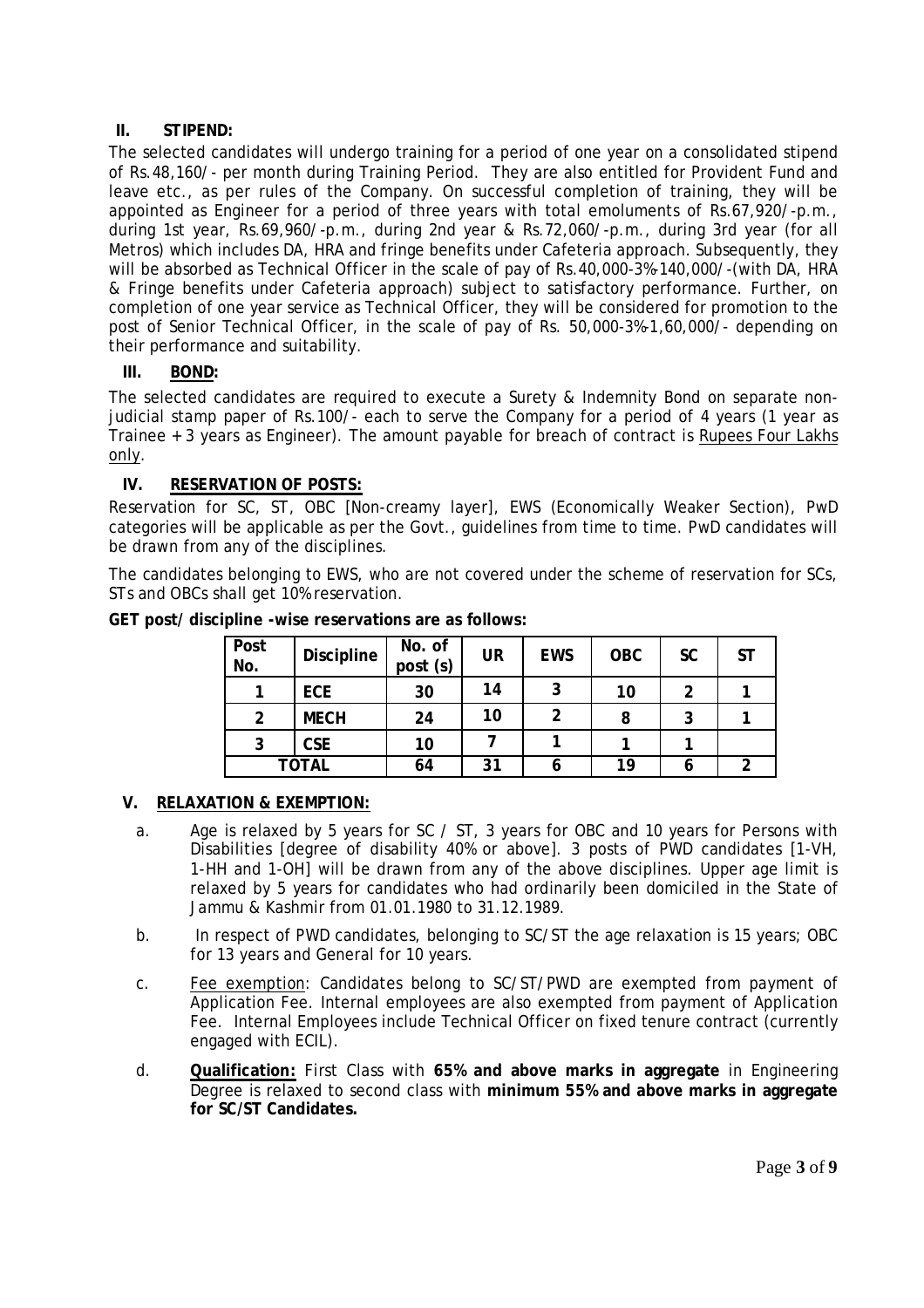#### **VI. METHOD OF SELECTION**:

For the GET posts the selection methodology will comprise of two stage selection process i.e. – Marks as per GATE 2018 & GATE 2019 Score as may be applicable and Personal Interview.

- a. **GATE 2018 / 2019 Score:** The short-listing of candidates for Personal Interview will be done based on the scores obtained in the GATE 2018 & 2019 Examination as may be applicable. The minimum number of candidates called for Interview will be in the ratio of 1:5 (i.e.1 Post: 5 candidates). In case of multiple candidates are having same GATE score, then the candidate who has scored higher marks in the Base qualification mentioned at Para-I will be considered for further selection process. Shortlist of candidates for Personal Interview will be prepared in order of merit by combining both GATE- 2018 and GATE-2019 Scores.
- b. **Personal Interview:** Only the Short Listed candidates will be called for Personal Interview at Hyderabad. The candidates will be allowed to take part in the Personal Interview process only after successful completion of the Document Verification process. The date, time and venue of interview will be intimated by mail / SMS. The same will be hosted on our website.
- c. Final merit list of candidates shall be prepared considering GATE-2018 & GATE-2019 score as may be applicable and marks obtained by the candidates in the Personal Interview.

#### **The following documents shall be produced in original with a set of photo copies for Document Verification during Personal Interview along with self-attested photo copies.**

- 1. On-line registered application form duly signed and with recent colour passport size photo affixed.
- 2. All original certificates in support of his / her date of birth, qualification, latest caste certificates etc., if any along with a set of photo copies.
- 3. A valid certificate for Persons with Disabilities (PWD);
- 4. If claiming age relaxation as candidate from J&K, relevant certificate.
- 5. GATE 2018 OR GATE 2019 Score Card as applicable.
- 6. GATE 2018 OR GATE 2019 Admit Card as applicable.
- 7. Call letter for Personal Interview.
- 8. Candidate employed in Central/State Government/Public Sector Enterprises/Autonomous bodies, should mandatorily produce the NO OBJECTION CERTIFICATE or route their application through proper channel at the time of interview failing which they will not be allowed to appear for the Personal Interview.
- 9. Copy of Application Fee remittance (For both Online/Offline modes), where ever applicable.

Failure to do so will entail summary rejection of his/ her candidature.

**Traveling Allowance is not admissible for candidates called for interview.** However, in respect of Out-station candidates belonging to SC/ST/PWD to and fro Sleeper Class railway fare by shortest route from station mentioned in the address for correspondence given in the application form (within India) to Hyderabad is admissible, subject to production of documentary proof.

#### **TA Claim will be paid through Transfer/NEFT to individual SB A/c subject to meeting the eligibility.**

No local travel cost will be reimbursed.

### **VII. GENERAL CONDITIONS:**

- 1. Only Indian Nationals need to apply.
- 2. The internal candidates should route their application through proper channel as indicated in the Personnel Circular.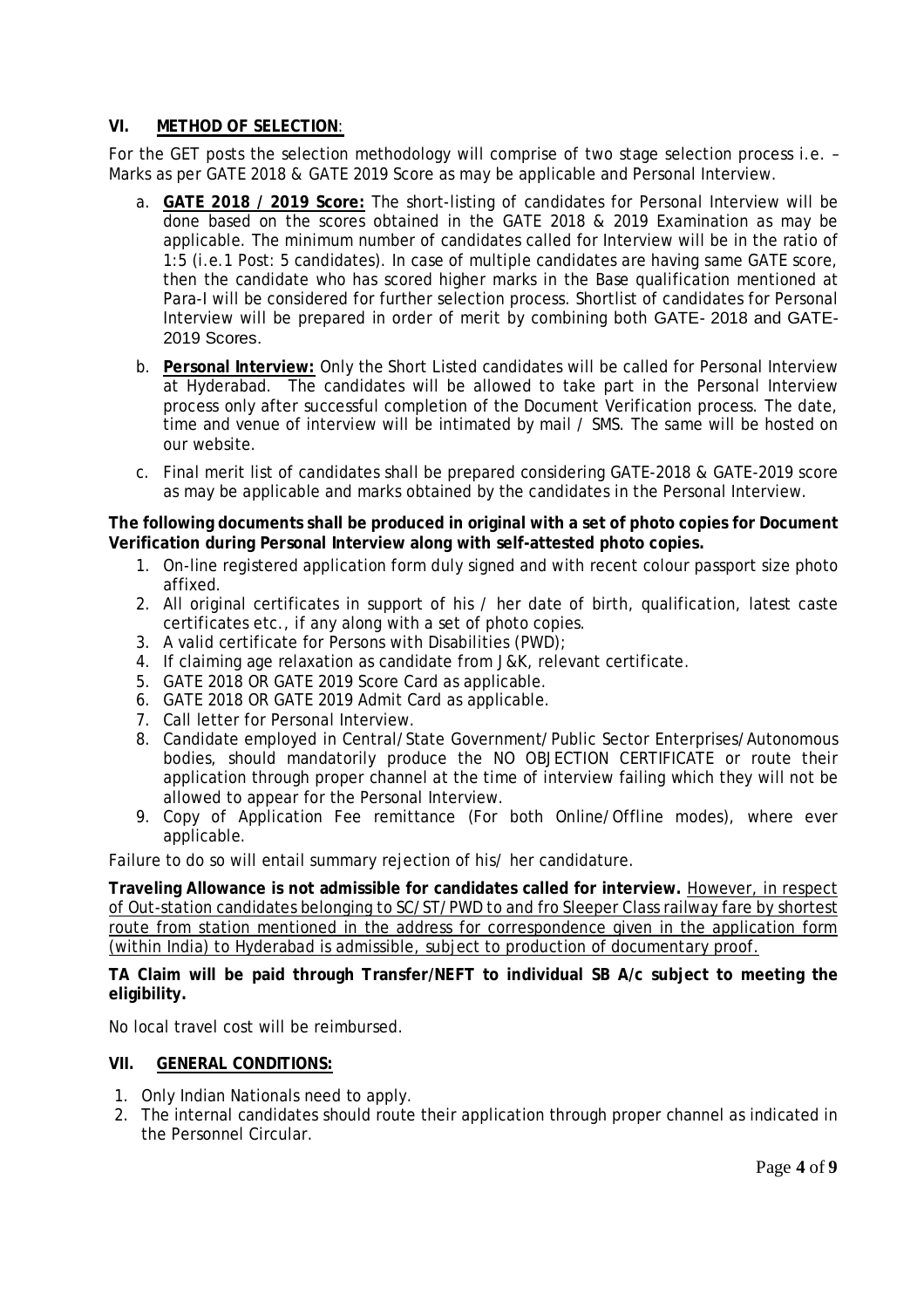- 3. Selected candidates may be posted anywhere in India.
- 4. The candidates, who have completed his / her Post Graduation, need not apply. Suppression of this fact will disqualify the candidature.
- 5. Candidates claiming to belong to SC / ST / OBC / Persons with Disabilities (PwD)/EWS shall necessarily produce original certificates as prescribed by Govt. of India, as the case may be, from the Competent Authority, along with photo copy of the same, at the time of Document Verification. Candidates belonging to OBC category, but falling under definition of "creamy layer" are not entitled to apply against OBC category.
- 6. OBC candidates seeking reservation should submit certificate (not older than 06 months) issued by the Competent Authority in the prescribed format as available in ECIL Career Website.
- 7. The details of candidates called for interview will be hosted on our website. The schedule of interview, date, time & venue will also be placed on our website, as and when decided. Candidates are advised to visit ECIL website regularly for any updates/ corrigendum etc.
- 8. There will be no separate communication to any candidate on their non-selection at any stage.
- 9. The candidates working in Govt. Departments / PSUs should route their application through proper channel or submit 'No Objection Certificate' at the time of interview, failing which the Candidature will be summarily disqualified, and no TA will be admissible in such cases.
- 10. The application is liable for rejection at any stage of recruitment process in case of any incorrect information / false information/ Non Payment of Application fees. Further, if any other shortcoming is noticed (either at the instance of candidate or otherwise) even after appointment, his/her services are liable for termination forthwith.
- 11. The candidate has **to quote his/her system generated online application number** for all future correspondence.
- 12. All future correspondence would be through e-mail ID furnished by the applicant in the online application-form or SMS or by post.
- 13. ECIL reserves the right to cancel/restrict/enlarge/modify the recruitment process, if need so arises, without assigning any reason.
- 14. ECIL will not be responsible for any postal delay/loss in transit in submission of documents. Candidates are advised to visit our website periodically for any information in this regard.
- 15. The queries under RTI are valid only upto 6 months from the date of publication of final results on our website.
- 16. In case any ambiguity/dispute arises on account of interpretation in version other than English language, English version will prevail.
- 17. Requests for change of applicant category once declared in the application will not be entertained subsequently.
- 18. Candidates must mention correct and active e-mail ID/Contact nos. for various stages of communications.
- 19. Any canvassing directly or indirectly by the applicant will disqualify his/her candidature.
- 20. Management reserves the right to create and operate a panel of suitable candidates.
- 21. Any Legal proceedings in respect of any matter/claim or dispute arising out of this advertisement can be instituted only under the jurisdiction of GHMC (Kapra Circle), Hyderabad.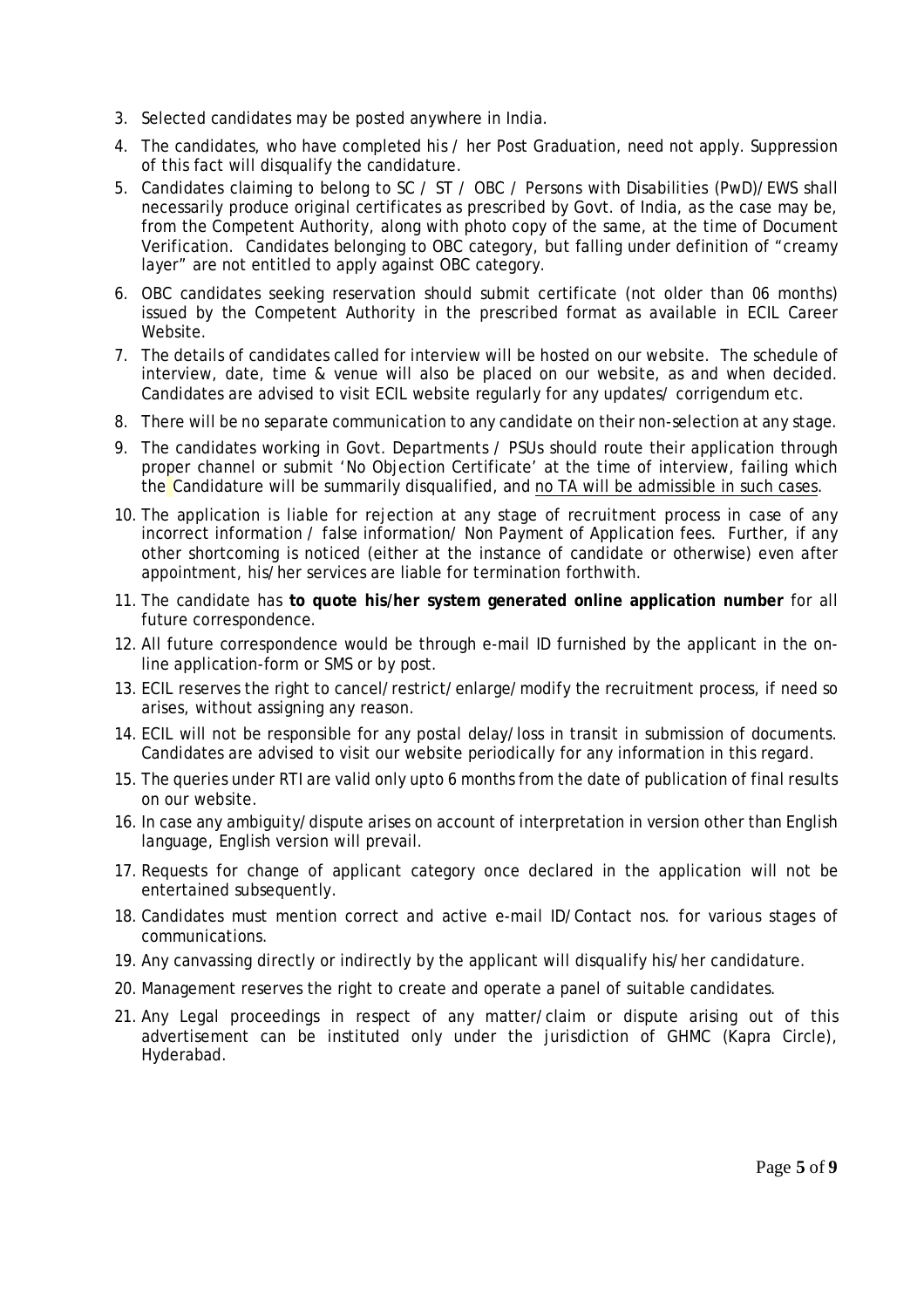# **VIII. APPLICATION FEE**

- a) Candidates belonging to General/OBC category (including non-creamy layer)/EWS have to pay a **non-refundable application fee** of Rs. 500/-(Rupees Five Hundred only). Applicable Bank charges/Taxes, if any, has to be borne by the candidates.
- b) SC, ST, PWD, and regular employees of ECIL, which includes Technical Officer on Fixed Term Contract (currently engaged with ECIL) are exempted from payment of Application fee.

# **IX. HOW TO APPLY**

- 1. Eligible candidates have to apply '**ON-LINE'** through ECIL website "**http://careers.ecil.co.in**". The on-line application process will be operational from **06.12.2019 (14:00 hrs.) to 04.01.2020 (16:00 hrs.).**
- 2. After applying on-line, the candidate is required to take the print out of registered on-line application form with system generated application serial number. Please note down your application serial number for the post applied, for future reference without fail. The candidate can take re-print of his/her registered on-line application form before the last date for On-line registration. Write the system generated on-line application serial number on the **Application Fee receipt** for future reference.
- 3. The candidate has to quote advertisement number, post name and On-line system generated application number for all future correspondence.

# 4. **HOW TO MAKE PAYMENT :**

### **Making payment of Application Fee (where applicable) ONLINE-MODE:**

- Prior to payment of Application Fee, the candidate has to take care on his / her eligibility mentioned in the advertisement and proceed for payment of Fee;
- **If any mistake is made by the candidate on payment of Application Fee,** there will be no refund under any circumstances ;
- General [UR], OBC, & EWS candidates are required to pay a fee of Rs.500/- (Rupees Five hundred only) as Application Fee subject to meeting the eligibility criteria as notified in the advertisement.

### **I. Instructions for making payment through SBI Collect**:

a. Click on the LINK PROVIDED on Home Page of Advertisement as "Online/Offline payment" Candidate will be redirected to:

### **https://www.onlinesbi.com/sbicollect/icollecthome.htm?corpID=871058**

- b. Click checkbox for terms and conditions and then click on Proceed.
- c. In Select Payment Category, select the appropriate post as per advertisement.
- d. After entering all the required details in the fields provided, candidate has to proceed for payment through online by Net Banking / Card Payments;
- e. After remitting the fee, the candidate has to enter the **SB Collect Reference Number** in the column [field] provided in online Application column of "**Journal number"**, **Branch Code – "02714", Branch Name - "ECIL",** Date of payment and Amount under the "SBI payment details of Online / Offline field" and submit the application.
- f. The aforesaid Reference Number will start with "DUB'' followed by alpha numerical. e.g DUB83546544.
- **g. Please note that it may take up to three working days to update the details of Application Fee. Once the details of payment of Application fee are received from Bank, the applicant can view the details using the "Application Fee Payment Details" link.**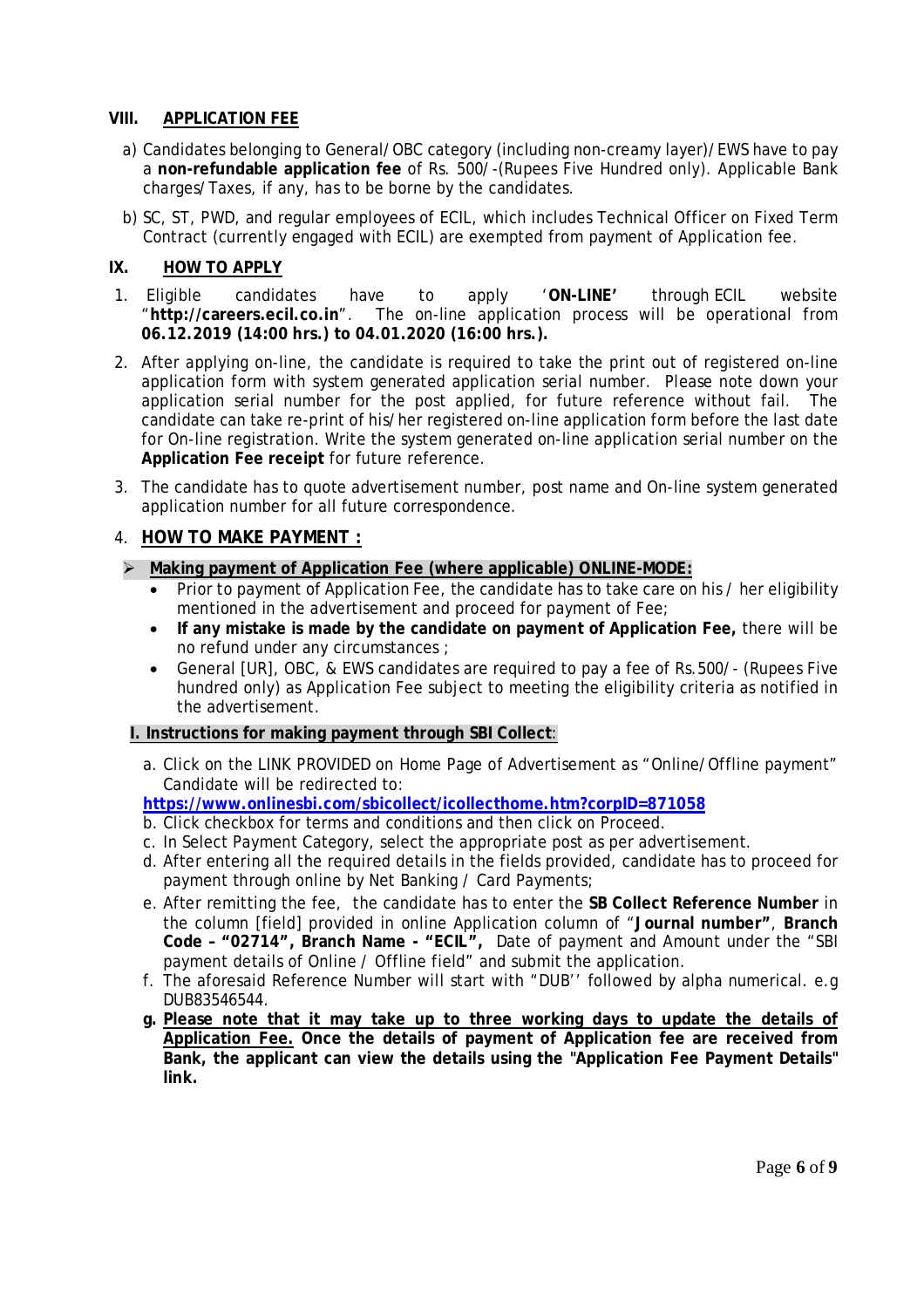# **Making payment of Application Fee (where applicable) OFFLINE [Pre Acknowledgement Payment (PAP) Form :**

# **ii. Instructions for making payment through SBI Collect Offline:**

- a. Click on the LINK PROVIDED on Home Page of Advertisement as "Online/Offline payment" Candidate will be redirected to: **https://www.onlinesbi.com/sbicollect/icollecthome.htm?corpID=871058**
- b. Click checkbox for terms and conditions and then click on Proceed.
- c. In Select Payment Category, select the appropriate post as per advertisement
- d. After entering all the required details in the fields provided, candidate has to proceed for payment through OFFLINE by click on the "OTHER PAYMENT MODES" - SBI BANK BRANCH ONLY.
- e. Please print the Pre Acknowledgement Payment form and submit in any SBI Branch for payment.
- f. After remitting the fee, candidate is required to enter the SB Collect Reference Number as shown in the SBI [PAP] **Pre Acknowledgement Payment Form** has to be entered in online application as **Journal Number, Branch Code, Branch Name, Date of payment and Amount** under the "SBI payment details of Online/ Offline field" and submit the application.

**Note: The payment of Application Fee through Online or Offline, the photo copy of Application Fee Remittance Slip has to be enclosed along with the requisite enclosures at the time of Document Verification process [wherever applicable].**

### **Candidate must upload his Photo & Signature as per the following specifications**:

#### i**. Photograph Image**:

- Photograph must be a recent passport size colour picture.
- The picture should be in colour, taken against a light coloured, preferably Blue background.
- Look straight at the camera with a relaxed face.
- If you have to use flash, ensure there's no "red-eye".
- Cap, Hat and dark glasses are not acceptable, religious headwear is allowed but it must not cover your face.
- **Size of the file should be less than 100kb.**
- **While uploading the photo image, the name of the file may be used as "photo.jpeg" only and do not use any special characters.**

### ii. **Signature Imaging**:

- The applicant has to sign on white paper with Black Ink Pen.
- The signature must be signed only by the applicant and not by any other person. The signature of the candidates should be in running hand and not in block or capital or disjointed letters. If the signatures are not matching at the time of document verification before personal interview, the candidature of the candidate will be cancelled.
- **Size of the file should be less than 50kb.**
- **While uploading the signature image, the name of the file may be used as "sign.jpeg" only and do not use any special characters.**

IN ORDER TO AVOID LAST MINUTE HURRY, THE CANDIDATES ARE ADVISED TO APPLY EARLY ENOUGH. ECIL WILL NOT BE RESPONSIBLE FOR NETWORK PROBLEMS OR ANY OTHER ISSUES IN SUBMISSION OF ONLINE APPLICATION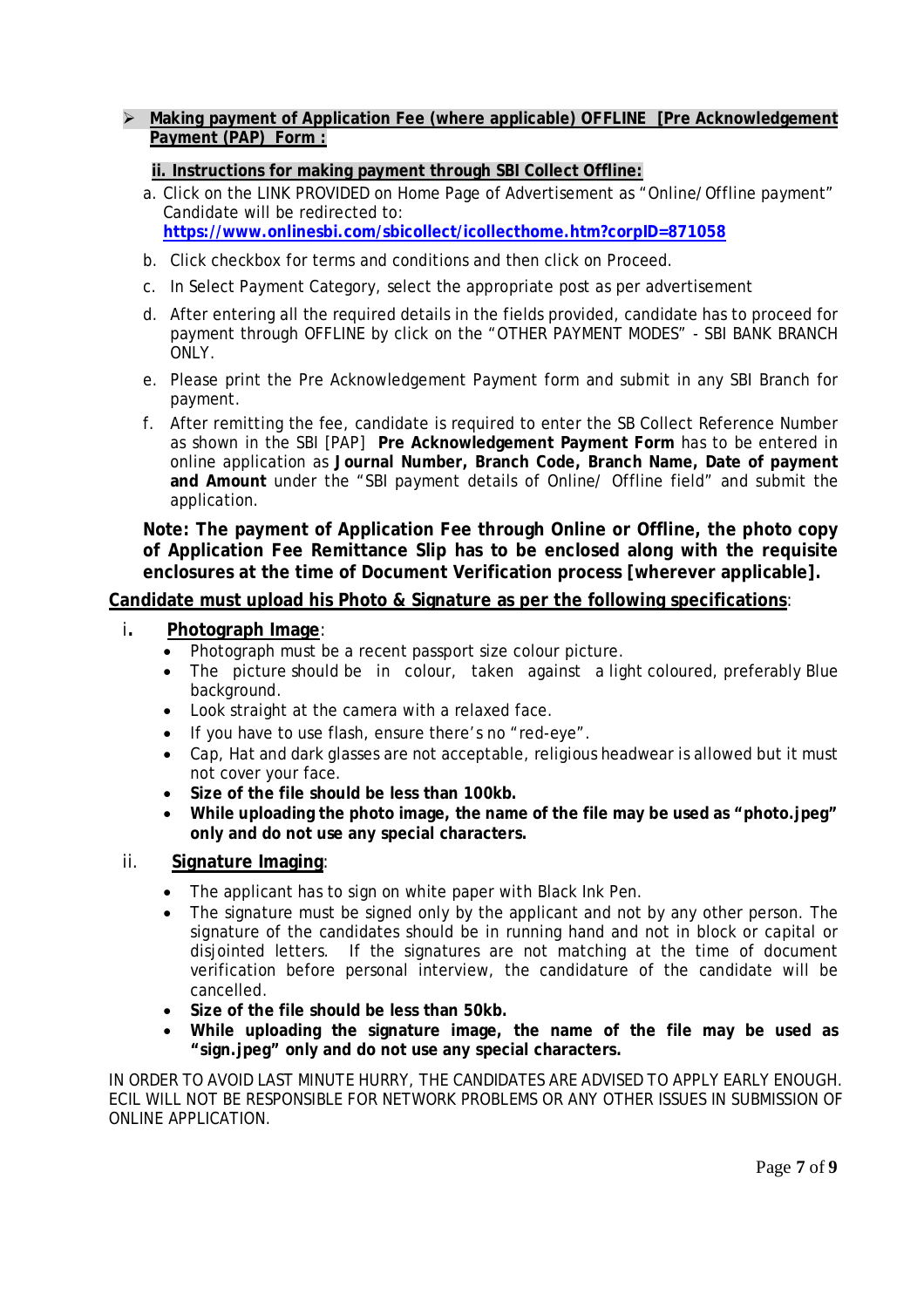# **X. IMPORTANT POINTS**

- a) Candidate shall possess either a valid GATE-2018 or GATE-2019 registration number as mentioned in GATE-2018 or GATE-2019 Admit Card. Please refer http://gate.iitg.ac.in or http://gate.iitm.ac.in for details related to GATE-2018 & GATE-2019 respectively.
- b) Candidates possessing valid GATE 2018/GATE 2019 scores shall only be eligible.
- c) The candidates can only apply ONCE either through GATE-2018 or GATE-2019 score. Multiple applications will lead to forfeiture of candidature.

#### **d) Candidates having Post Graduation qualification in Engineering are not eligible to apply.**

- e) Candidates will be shortlisted for Personal Interview in the order of merit, prepared by combining both GATE 2018 and GATE 2019 Scores.
- f) Candidates should have passed qualifying degree examination (base qualification as specified at Para- 1) OR they should be in the Final Year of Graduation in the above mentioned disciplines.
- g) Final Year/Semester students (expecting final and consolidated Mark sheet) are eligible to apply provided they have obtained the requisite percentage as per Para 1 in aggregate of all semesters/years upto pre-final examination. However, if they are shortlisted for interview, they have to mandatorily produce the Degree -Certificate or consolidated mark sheet specifying their final percentage of marks during Document Verification process. In case the final percentage is not meeting the requisite criteria as per Para- 1, the candidature will be cancelled and No TA Claim will be entertained.
- h) All qualification must be from UGC recognized Indian University / UGC recognized Indian Deemed University or AICTE approved Autonomous Indian Institution.
- i) Minimum aggregate percentage of marks in the essential qualification as indicated above shall be aggregate of all semesters to be calculated taking average of all semesters/years, irrespective of the weightages to any particular semester/year by the Institute/University. **Aggregate percentage of marks SHALL NOT BE rounded off (for example 64.99 % not to be rounded off as 65%).**
- j) In case of CGPA/OGPA/Grade is awarded by university, the equivalent percentage shall be derived based on the formula provided by the University for converting the grade to percentage by the candidate. If no formula is prescribed by the University, the equivalence in percentage of marks will be established by multiplying the CGPA/OGPA/Grade by a factor of 10 subject to the condition that the candidate has to submit documentary proof during Document Verification process that the University does not have any formula for conversion of CGPA/OGPA/Grade to percentage. Relaxation in percentage of marks in the qualifying examination for SC/ST category is applicable only to the posts reserved for SC/ST as the case may be.
- k) Engineering Degree can be B.E / B.Tech / B.Sc. Engineering (4 year course).
- l) The Call letter for the Personal Interview indicating the time and venue for the candidates can be downloaded from ECIL website as per schedule decided prior to the date of Personal Interview.
- m) Candidates should comply with additional instructions of ECIL, if any.
- n) No correspondence will be entertained about the outcome of the application, at any stage.
- o) Candidates should satisfy themselves that they fulfill the required qualification and other eligibility criteria, before applying for the post. In case it is found that the information furnished by a candidate is defective in any manner or has been deliberately suppressed, the candidature will be summarily rejected as and when it comes to the notice of the